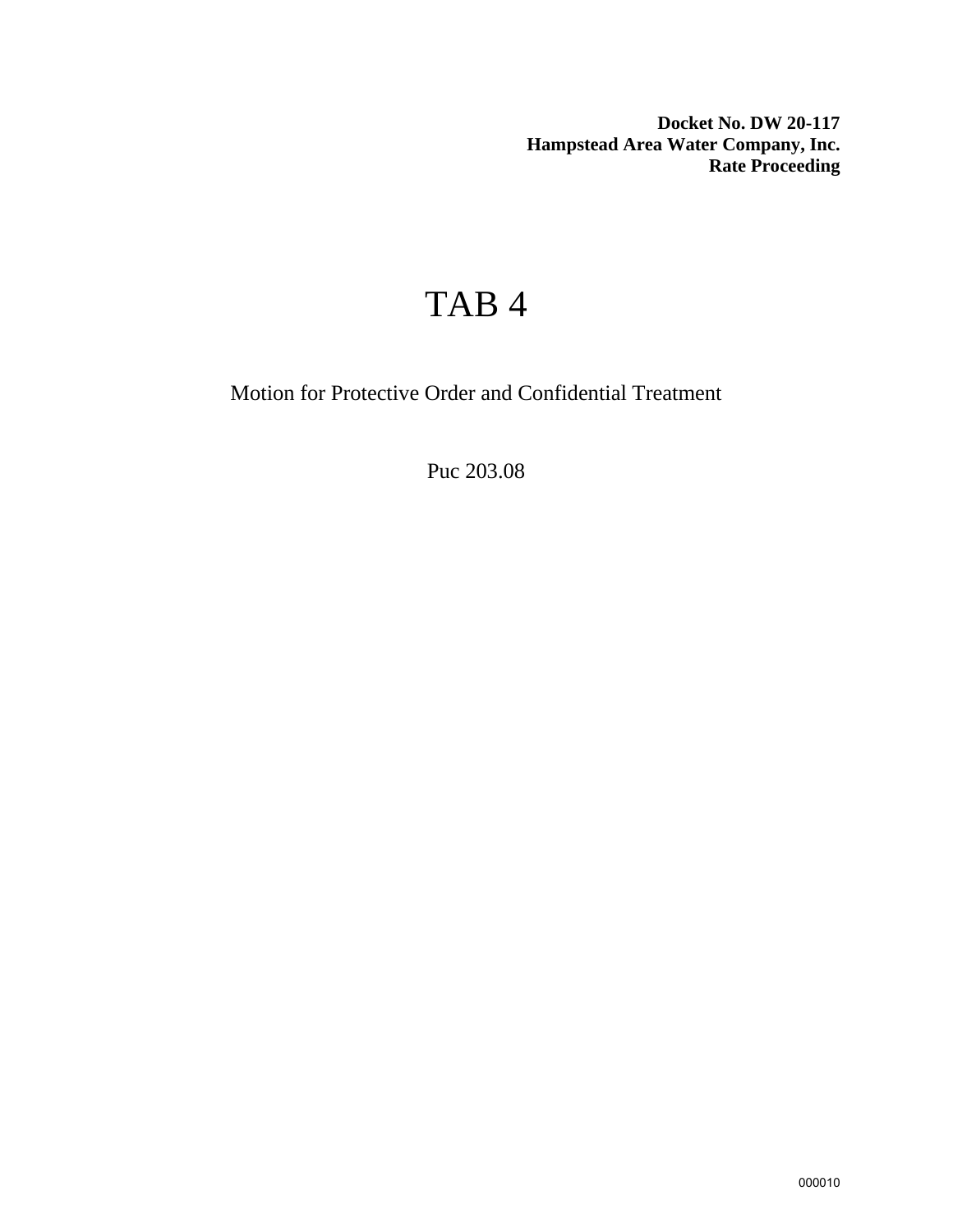## **STATE OF NEW HAMPSHIRE BEFORE THE PUBLIC UTILITIES COMMISSION**

| <b>PETITION FOR APPROVAL OF</b>  |  |
|----------------------------------|--|
| PERMANENT RATES AND              |  |
| <b>PROPOSED TARIFF REVISIONS</b> |  |
|                                  |  |
| THE HAMPSTEAD AREA               |  |
| <b>WATER COMPANY, INC.</b>       |  |
| Petitioner                       |  |
|                                  |  |

) **DOCKET NO. DW 20-117**

## **MOTION FOR CONFIDENTIAL TREATMENT AND PROTECTIVE ORDER**

The Hampstead Area Water Company, Inc. ("HAWC" or the "Company") respectfully moves the New Hampshire Public Utilities Commission (the "Commission") to grant a protective order for certain confidential information contained in the Company's "Petition for Approval of Permanent Rates and Proposed Tariff Revisions" pursuant to R.S.A. 91-A:5(IV) and NH. Admin Rules, Puc 201.04(b) and (c), and Puc 203.08.

In support of this motion, HAWC states as follows:

- 1. HAWC filed a rate case proceeding and N.H. Admin. Rule Puc (hereafter "Puc") 1604.01(a) requires the Company to provide supporting information, contents, and documents. HAWC deems some of the information required by Puc 1604(b) to be confidential.
- 2. Specifically, Puc 1604.01(a)(17) (payments to related entities for contractual services) and Puc 1604.01 (a)(26) (support for figures appearing … in accompanying exhibits) requires HAWC to provide data from a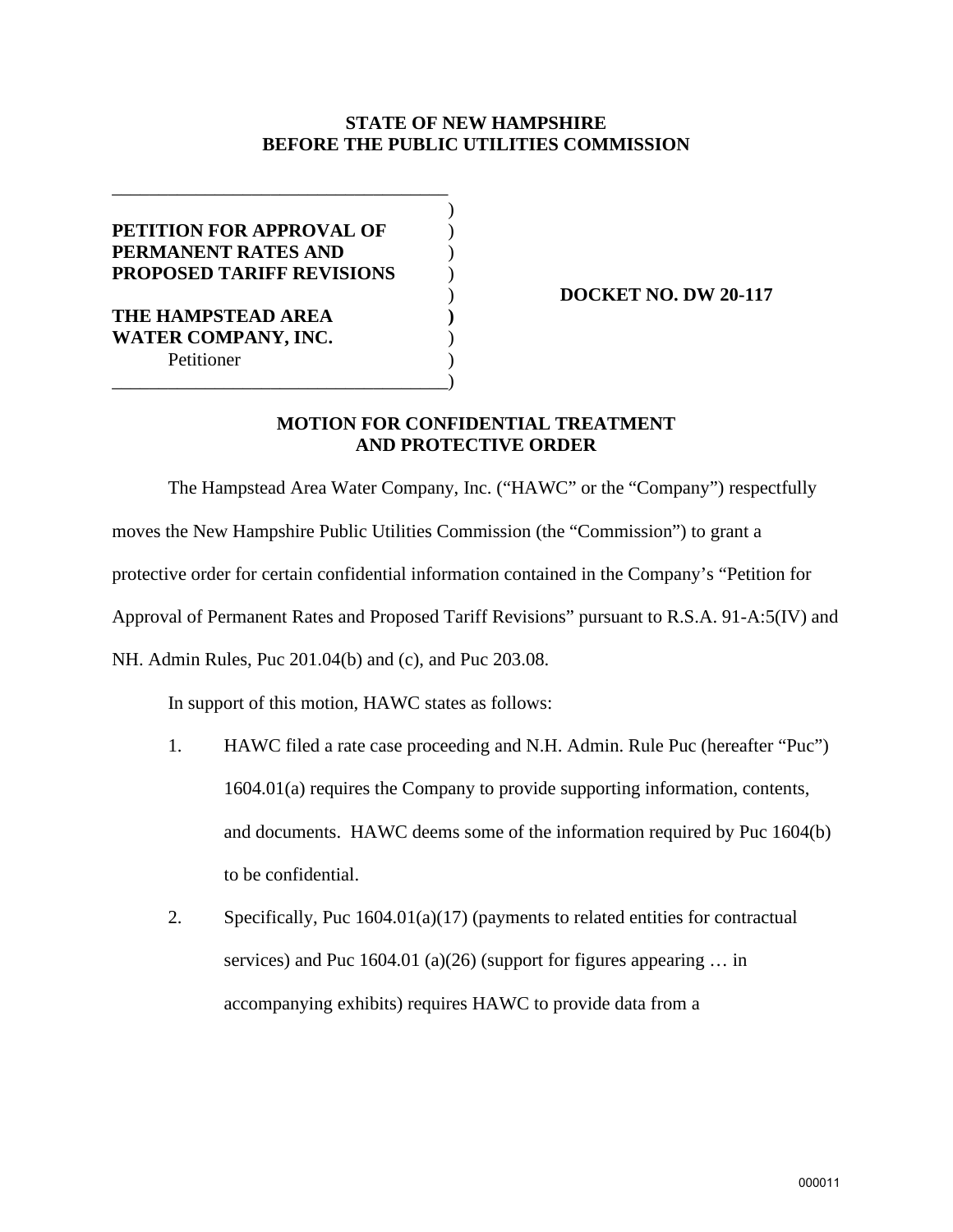Management/Service/Rental Agreement it has with related entities for the test period within Exhibits 1 and 2 of Schedule A of said Agreement. HAWC is providing this information at Tab 31 of its rate case filing.

- 3. Pursuant to Puc 203.08 (a) "the commission shall upon motion issue a protective order providing for confidential treatment of one or more documents upon a finding that the document or documents are entitled to such treatment pursuant to RSA 91-A:5, or other applicable law..."
- 4. The Commission employs a multi-part analysis to determine whether certain information qualifies for confidential treatment: (1) whether the information sought is confidential, commercial, or financial information; and (2) whether disclosure of that information would constitute an invasion of privacy. *EnergyNorth Natural Gas, Inc. d/b/a National Grid NH*, DG 10-017, Order No. 25-208 at 7-8 (March 23, 2011). An invasion of privacy analysis, in turn, requires an evaluation of three factors: (1) whether there is a privacy interest at stake that would be invaded by disclosure; (2) whether there is public interest in disclosure; and (3) a balance of the public's interest in disclosure and the interests in nondisclosure. *Lamy v. N.H. Pub. Util. Comm'n,* 152 N.H. 106, 109 (2005)
- 5. RSA 91-A:5(IV) expressly exempts from public disclosure requirements of any "records pertaining to…confidential, commercial or financial information…" RSA 91-A:5 (IV).